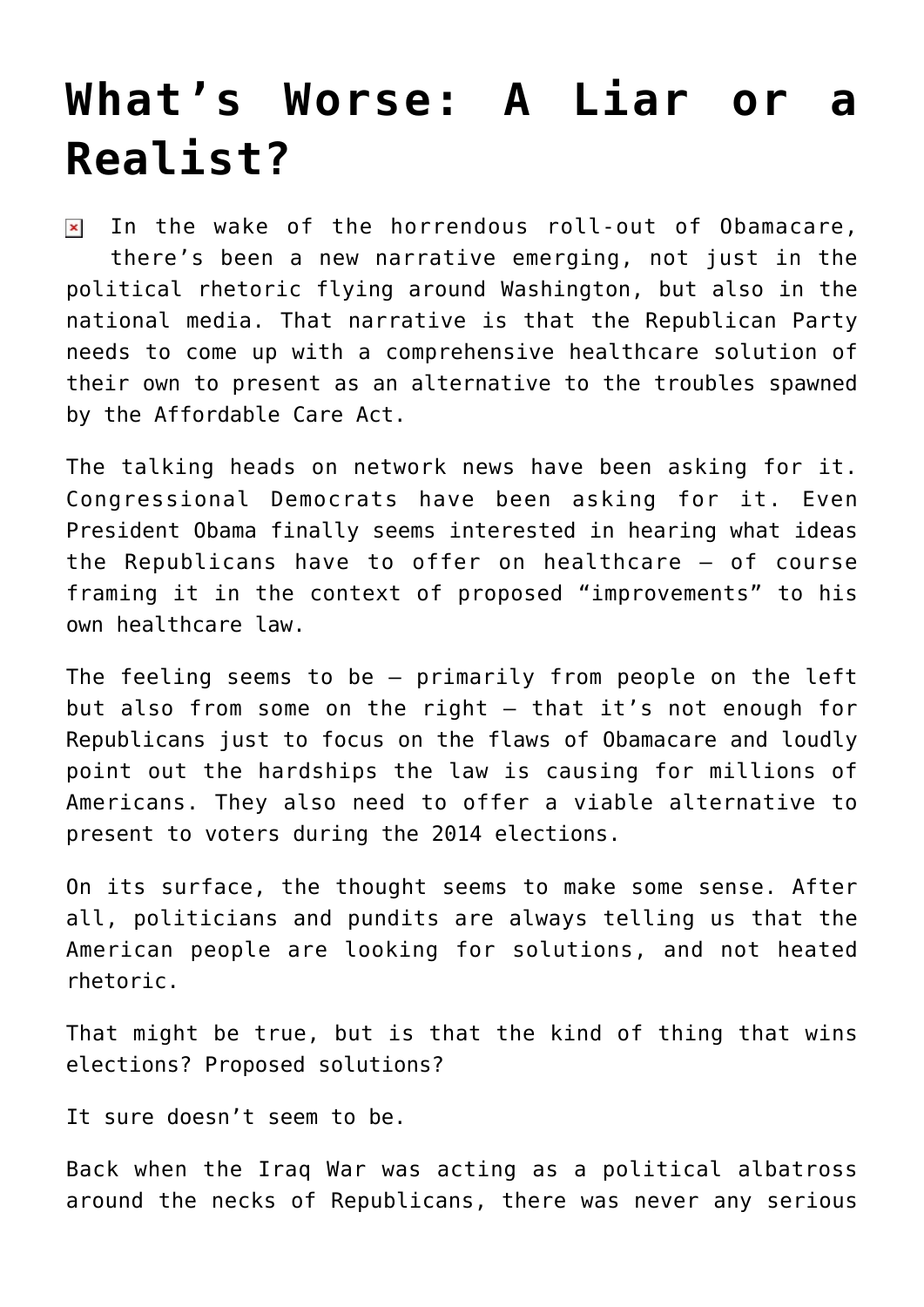pressure being put on Democratic politicians to offer up an alternative solution. Quite the opposite, in fact. Mere opposition to the continuation of the war was enough to gain them majority support from the electorate. And I would argue that the Democratic Party's repeated calls for a withdrawal date were no more a proposed solution than the Republican Party's repeated calls for repealing Obamacare.

Do I *want* the Republican Party to formulate a viable alternative to Obamacare? Sure. And despite what the liberal media and the White House are always telling people, the Republicans *have* offered several ideas for lowering the cost of healthcare for Americans. Those ideas include tort reform and allowing insurance competition across state lines. The Republicans just haven't packaged those ideas together as part of a comprehensive healthcare campaign strategy to run on in elections.

My message to the GOP is: Don't bother. Stick to opposing Obamacare for now, because that's all you'll need until after the 2014 elections.

You see, the last time President Obama and other Democrats called on Republicans to put forth a serious solution to deal with a serious problem, Congressman Paul Ryan stepped forward with a comprehensive, realistic plan to reform our entitlement programs and significantly trim deficits. This was back in 2011.

That ended up being a terrible, terrible mistake on Ryan's part – politically anyway. The president and his party immediately waged a campaign of shameless demagoguery against that plan, claiming that it would essentially lead to the destruction of America. They said that it would let bridges collapse, force disabled children to fend for themselves, and throw wheelchair-ridden grandmothers over cliffs.

As any honest, informed person knows, any realistic plan to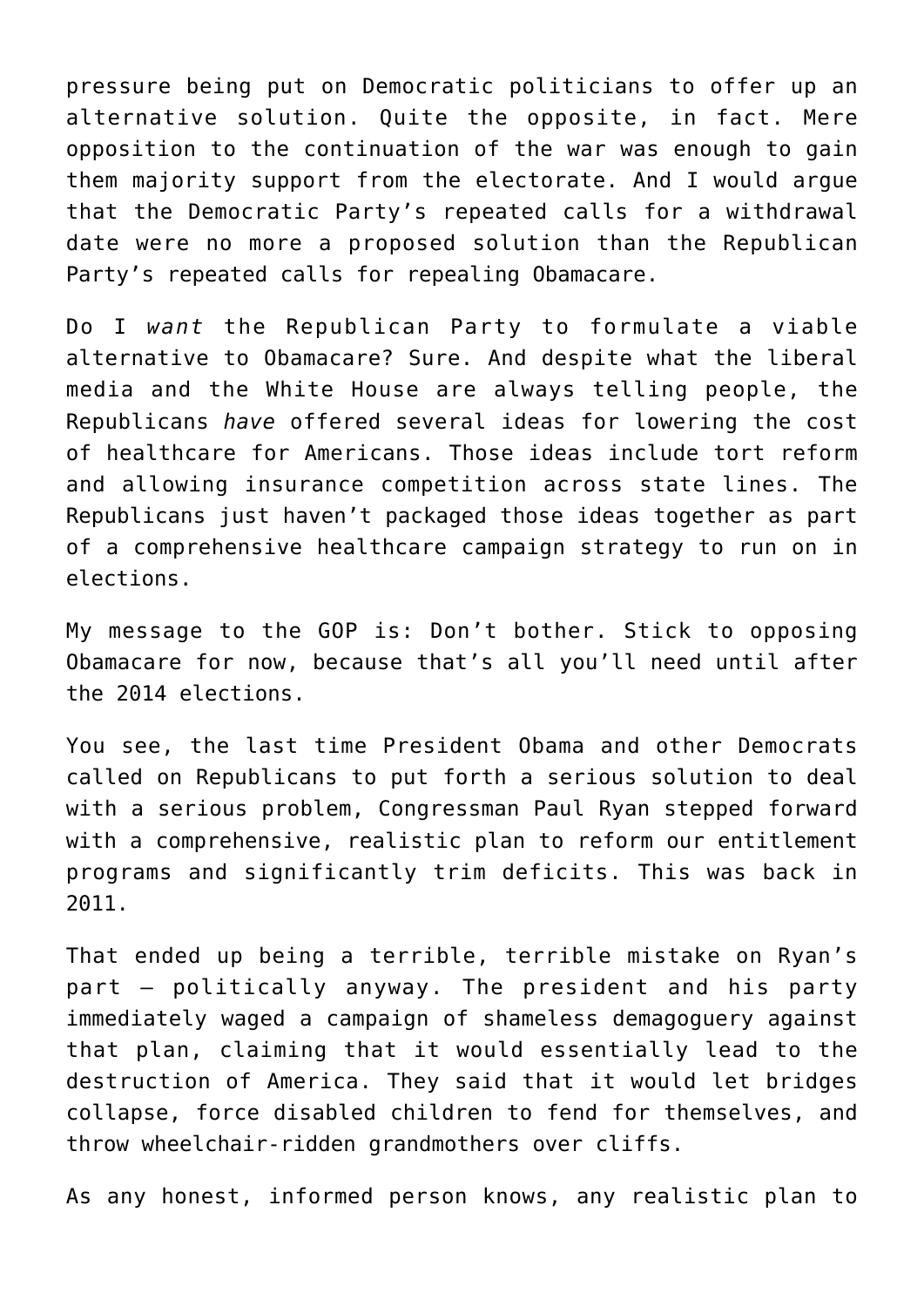effectively deal with a problem as serious as our national debt requires a big change. Ryan's *big change* was to keep Medicare intact for people 55 or older, while altering the program for everyone else by turning to private sector solutions and providing government subsidies.

But that sure isn't the way the plan was portrayed by the Democratic Party and the mainstream media. No, they successfully convinced many people that Ryan's plan would actually *end* Medicare for the millions of senior citizens that depended on the program. They went all-in with that narrative and put a ton of money behind their messaging.

*Politifact* later awarded the Democrats' false charge with the title of "Biggest Lie of the Year", but that didn't matter. The campaign proved to be an effective way of distracting Americans away from the failed economic policies of the Democratic Party, and it even won the Democrats some specialelection seats that were previously thought to be shoe-ins for Republican candidates.

The strategy took the heat off of the Democrats (who were reeling from scores of terrible economic data that kept pouring in), and deflected it onto the Republican Party that was still enjoying some momentum off of the Tea Party landslide of 2010.

In other words, an honest, realistic solution, that was put forth to deal with a serious problem, was defeated by a baldfaced lie. And to this day, far more ill-will is harbored toward Paul Ryan for presenting his plan than is harbored toward the Democratic Party for lying about that plan.

Sometimes it's worse to be a realist than it is to be a liar.

You see, right now a good portion of the American public is mad at President Obama for lying to them repeatedly about the impact of Obamacare. And even though the Republican Party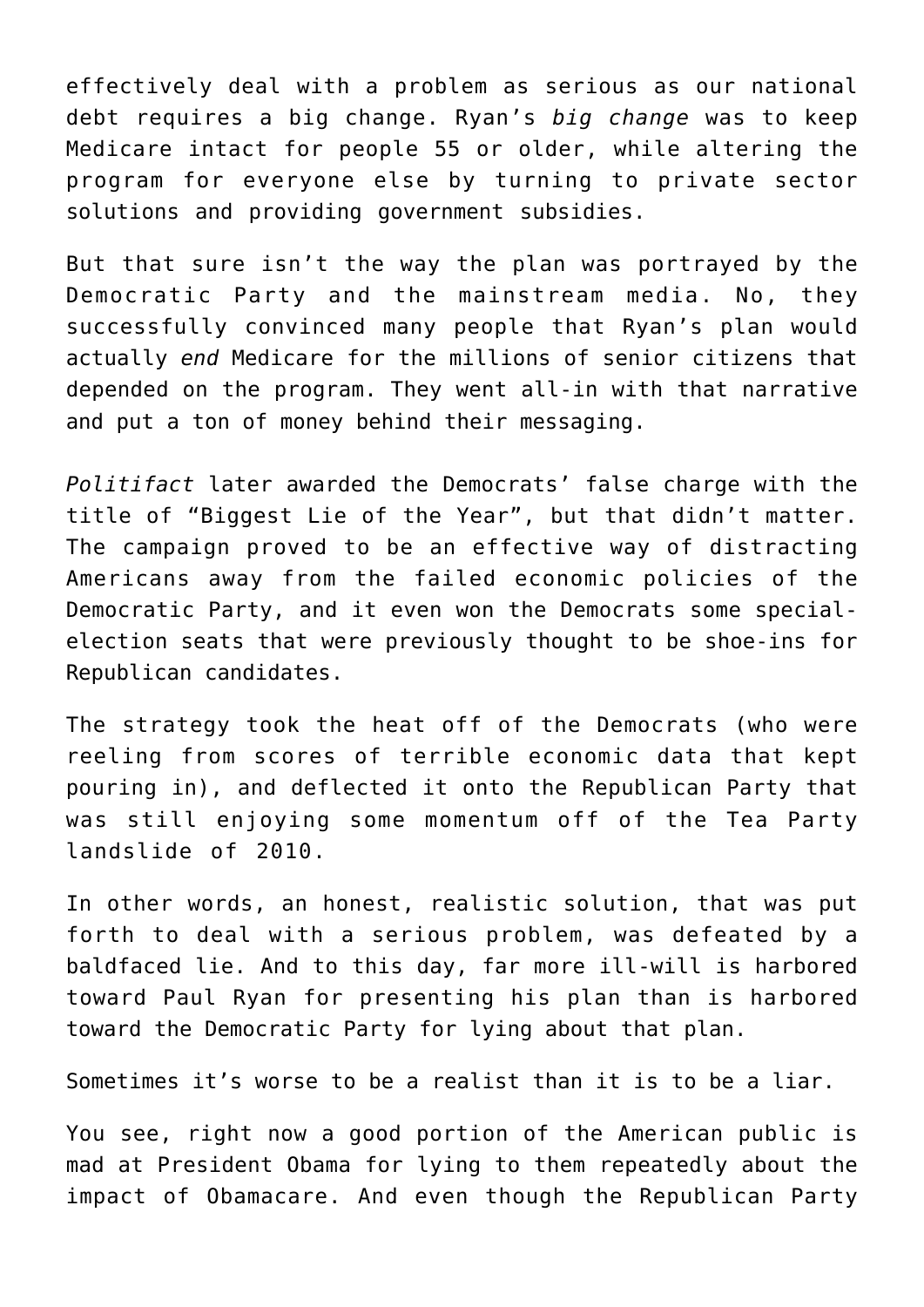isn't faring well in public opinion polls, most political analysts seem to believe that the hit Obama's approval rating is taking, and anger over Obamacare, could very well lead the GOP to maintain the House of Representatives and pick up the Senate in 2014.

It seems to me that the Republicans would be foolish to lay out a comprehensive alternative to Obamacare. As we saw with Paul Ryan's plan, it would simply give an opportunity to the Democrats and the liberal media to twist whatever realistic solutions are in it, completely misrepresent and demagogue the affect they would have on Americans, and lift some of the negative Obamacare attention off of themselves.

Personally, I'm sick of watching liberals successfully deflect criticism of them by portraying an opposing, logical solution as being more fearful than the grim reality they've created for this country. So my advice for the GOP would be the following:  $\pmb{\times}$ 

Relentlessly highlight the numerous problems with Obamacare, continue to put the spotlight on the millions of people the law has hurt, and continue to call for its repeal. But don't get bogged down in the nuance of articulating a comprehensive alternative.

Keep in mind that prior to the passage of the Affordable Care Act, polls consistently showed that over 80% of the country was satisfied with the healthcare system and the access they had to it. These people don't need to be sold on a big new plan. They just need to be reminded of how much worse things are now.

Stay on the offense. Don't force yourself onto defense. When asked, go ahead and talk about things like tort reform and competition across state lines, but don't get hung up on the specifics.